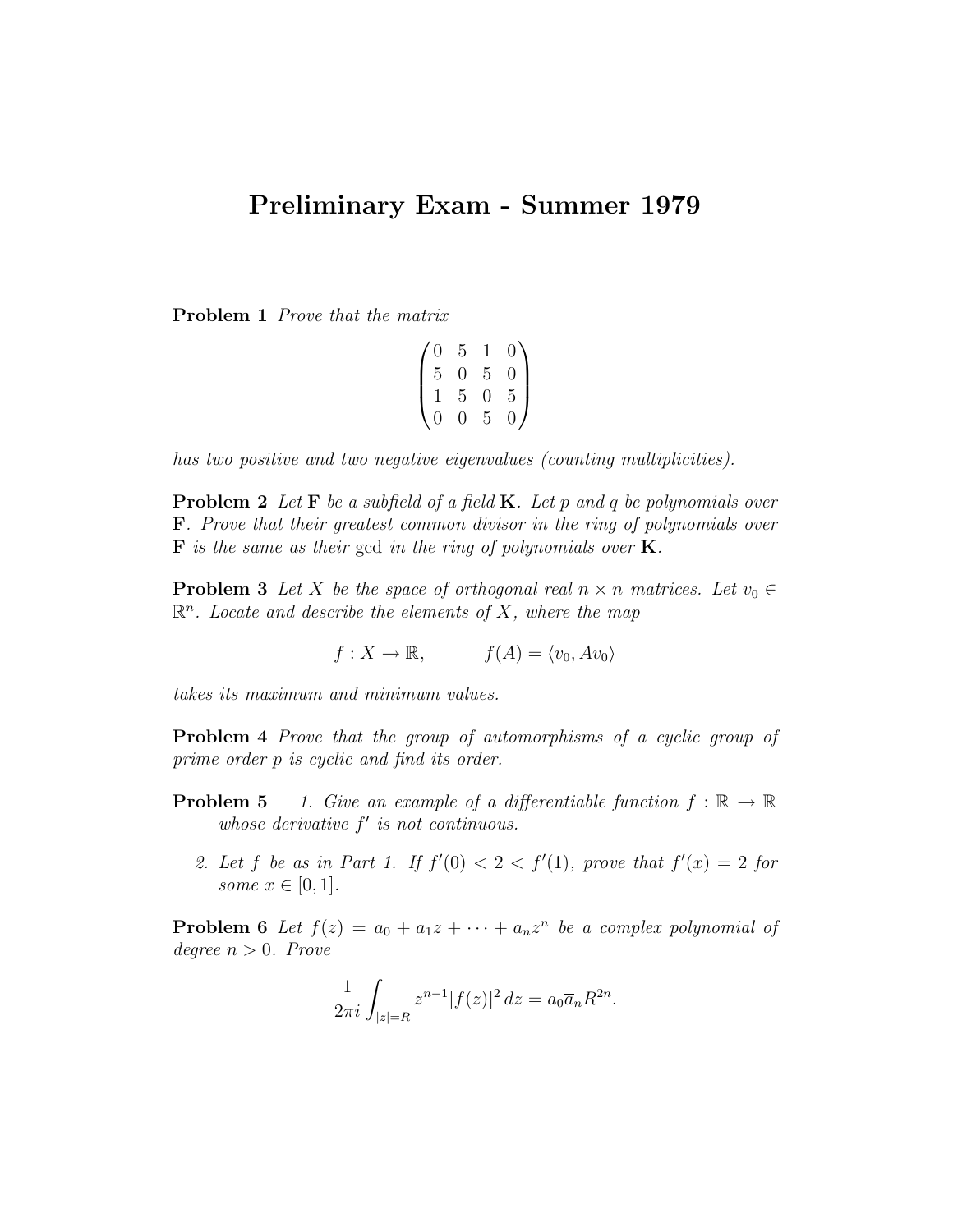**Problem 7** Let f be a continuous complex valued function on  $[0, 1]$ , and define the function g by

$$
g(z) = \int_0^1 f(t)e^{iz} dt \qquad (z \in \mathbb{C}).
$$

Prove that g is analytic in the entire complex plane.

**Problem 8** Let  $U \subset \mathbb{R}^n$  be an open set. Suppose that the maph :  $U \to \mathbb{R}^n$ is a homeomorphism from U onto  $\mathbb{R}^n$ , which is uniformly continuous. Prove  $U=\mathbb{R}^n$ .

**Problem 9** Prove that a linear transformation  $T : \mathbb{R}^3 \to \mathbb{R}^3$  has

- 1. a one-dimensional invariant subspace, and
- 2. a two-dimensional invariant subspace.

**Problem 10** Find all pairs of  $C^{\infty}$  functions  $x(t)$  and  $y(t)$  on  $\mathbb{R}$  satisfying

$$
x'(t) = 2x(t) - y(t), \t y'(t) = x(t).
$$

**Problem 11** Let A and B be  $n \times n$  matrices over a field **F** such that  $A^2 = A$ and  $B^2 = B$ . Suppose that A and B have the same rank. Prove that A and B are similar.

Problem 12 Which rational numbers t are such that

$$
3t^3 + 10t^2 - 3t
$$

is an integer?

**Problem 13** Let  $\mathbf{F}$  be a finite field with q elements and let V be an ndimensional vector space over F.

- 1. Determine the number of elements in V .
- 2. Let  $GL_n(\mathbf{F})$  denote the group of all  $n \times n$  nonsingular matrices over **F**. Determine the order of  $GL_n(\mathbf{F})$ .
- 3. Let  $SL_n(\mathbf{F})$  denote the subgroup of  $GL_n(\mathbf{F})$  consisting of matrices with determinant 1. Find the order of  $SL_n(\mathbf{F})$ .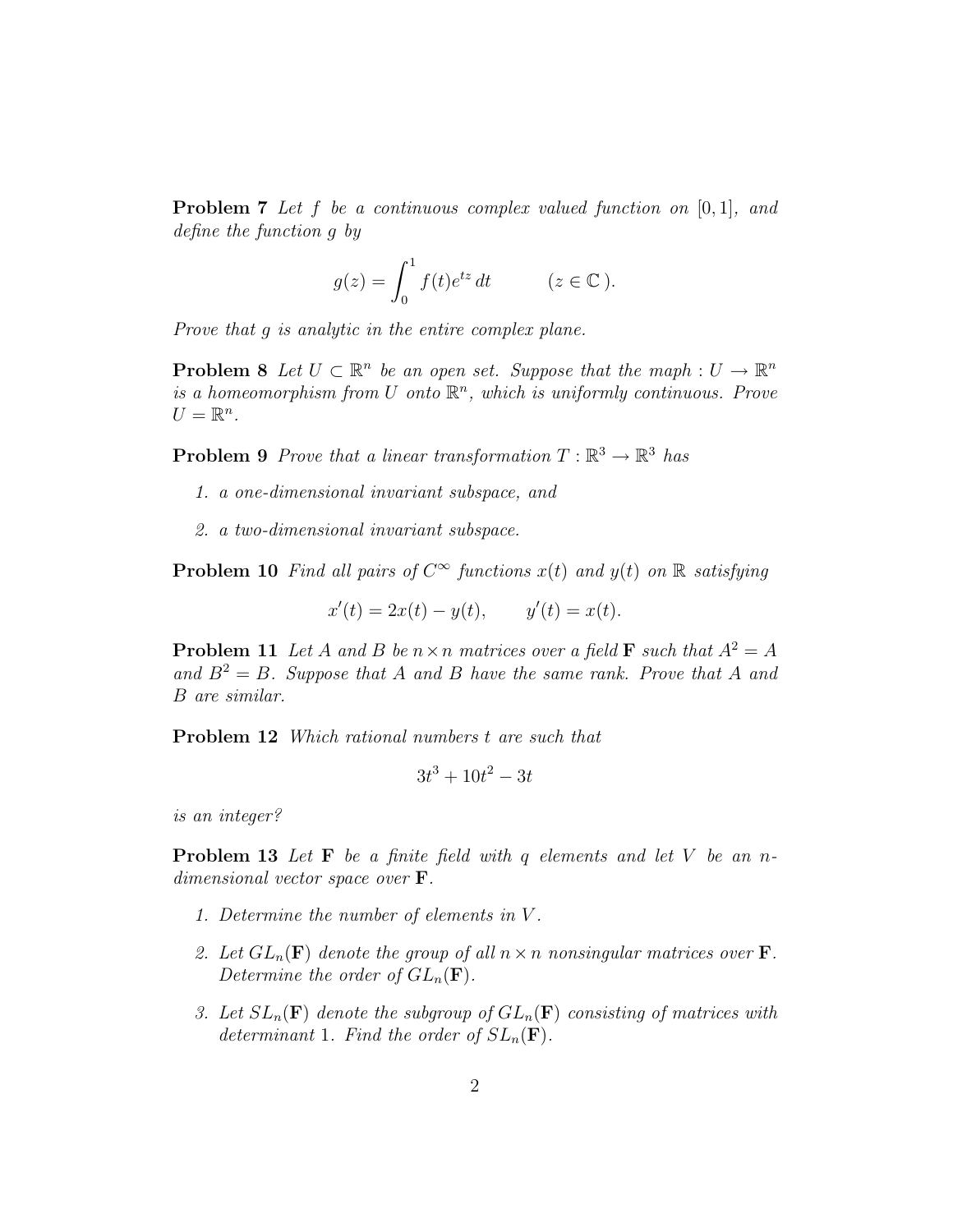**Problem 14** Let A, B, and C be finite abelian groups such that  $A \times B$  and  $A \times C$  are isomorphic. Prove that B and C are isomorphic.

Problem 15 Show that

$$
\sum_{n=0}^{\infty} \frac{z}{\left(1+z^2\right)^n}
$$

converges for all complex numbers z exterior to the lemniscate

$$
\left|1+z^2\right|=1.
$$

**Problem 16** Let  $g_n(z)$  be an entire function having only real zeros,  $n =$  $1, 2, \ldots$  Suppose

$$
\lim_{n \to \infty} g_n(z) = g(z)
$$

uniformly on compact sets in  $\mathbb C$ , with g not identically zero. Prove that  $g(z)$ has only real zeros.

**Problem 17** Let  $f : \mathbb{R}^3 \to \mathbb{R}$  be such that

$$
f^{-1}(0) = \{ v \in \mathbb{R}^3 \mid ||v|| = 1 \}.
$$

Suppose f has continuous partial derivatives of orders  $\leq 2$ . Is there a  $p \in \mathbb{R}^3$ with  $||p|| \leq 1$  such that

$$
\frac{\partial^2 f}{\partial x^2}(p) + \frac{\partial^2 f}{\partial y^2}(p) + \frac{\partial^2 f}{\partial z^2}(p) \geq 0
$$
?

**Problem 18** Let E be a three-dimensional vector space over  $\mathbb{Q}$ . Suppose  $T: E \to E$  is a linear transformation and  $Tx = y$ ,  $Ty = z$ ,  $Tz = x + y$ , for certain  $x, y, z \in E$ ,  $x \neq 0$ . Prove that x, y, and z are linearly independent.

**Problem 19** Let  $\{f_n\}$  be a sequence of continuous real functions defined  $[0, 1]$  such that

$$
\int_0^1 \left(f_n(y)\right)^2 dy \leqslant 5
$$

for all n. Define  $g_n : [0,1] \to \mathbb{R}$  by

$$
g_n(x) = \int_0^1 \sqrt{x+y} f_n(y) \, dy.
$$